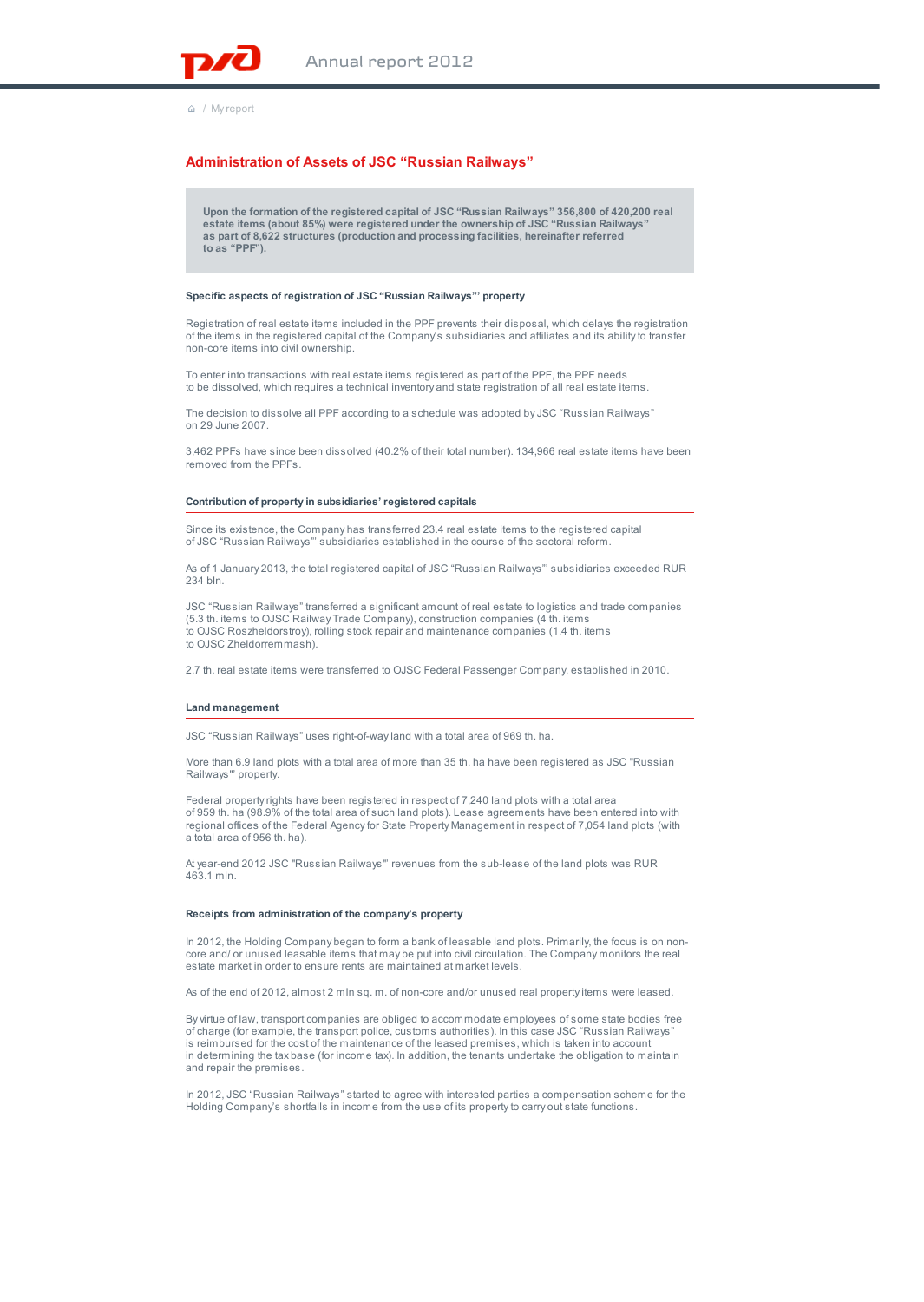





# **Property aspects of international projects**

A number of railway infrastructure facilities are located in foreign countries. The property rights of the Russian Federation should be protected in respect of such facilities.

In 2012, JSC "Russian Railways" facilitated the signature of a lease agreement in respect of land occupied by Russian transit railway lines passing through the territory of Kazakhstan. The agreement has been signed by Kazakhstan.

After approval by the Federal Agency for State Property Management, the rights of the Russian Federation to the property of the Russian transit railway lines located in Kazakhstan will be registered.

The transit line agreement was provided for by the Agreement between the Government of the Russian Federation and the Government of the Republic of Kazakhstan on the legal regulation of railway companies, institutions and organizations.

The Holding Company intends to intensify negotiations and developments of a similar mutually accepted intergovernmental agreement between the Russian Federation and the Ukraine.

Rights to the railway property located in Lugansk and Summy Regions of Ukraine should be divided.

# **Creation of the regulatory property management system**

**Regulatory framework for JSC "Russian Railways"' property management (key documents):**

- ▶ The Civil Code of the Russian Federation;
- Federal laws No. 208-FZ dated 26 December 1995 "On Joint Stock Companies", No. 17-FZ dated 10 January 2003 "On the Railway Transport of the Russian Federation," No. 18-FZ dated 10 January 2003 Charter of the Railway Transport of the Russian Federation, No. 29-FZ dated 27 February 2003 "On Specifics of the Railway Property Administration and Disposal";
- **Decrees of the Government of the Russian Federation No. 384 dated 18 May 2001 "On the Program**